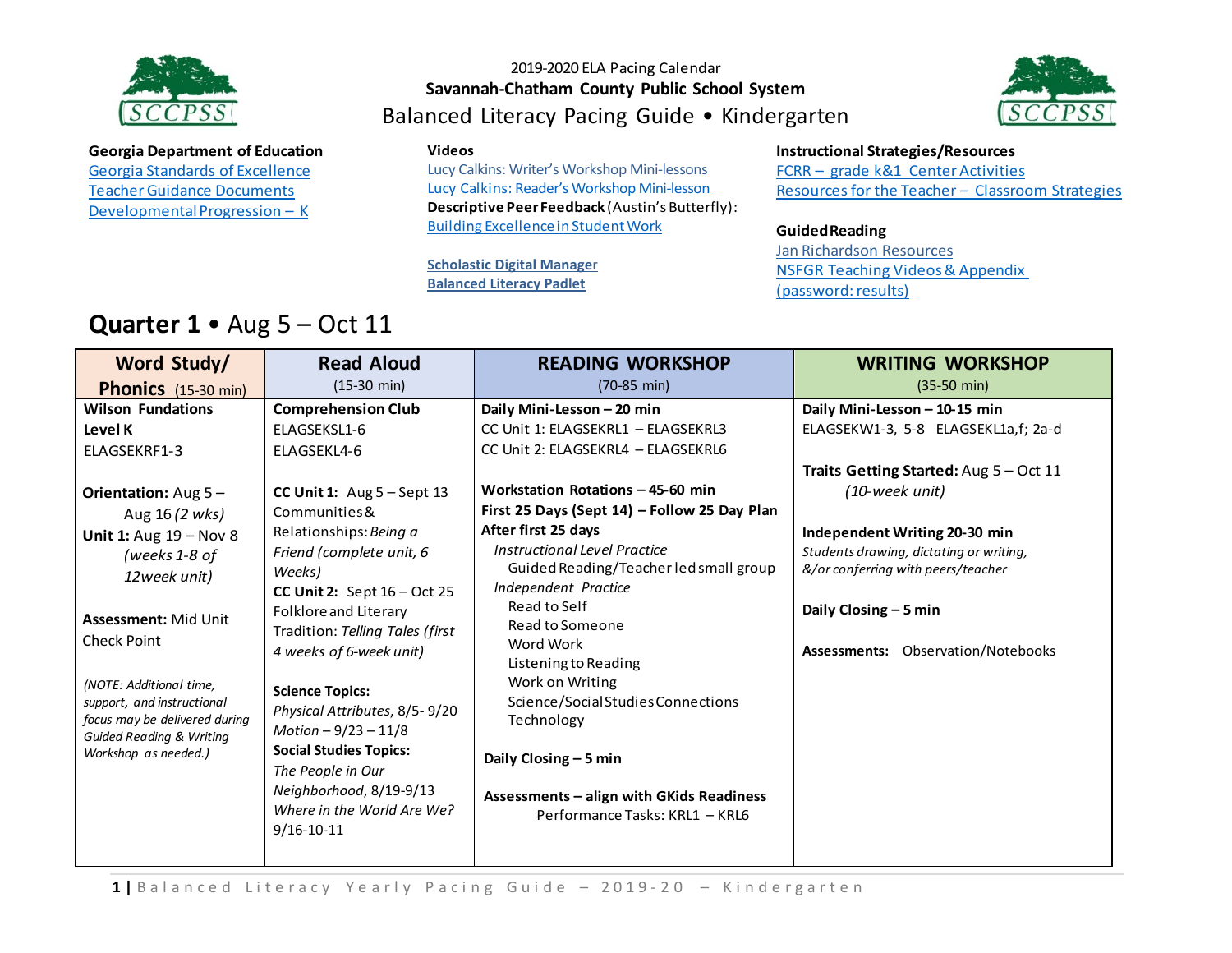

2019-2020 ELA Pacing Calendar **Savannah-Chatham County Public School System** Balanced Literacy Pacing Guide • Kindergarten



## **Quarter 2** • Oct 14 – Dec 20

| Word Study/<br><b>Phonics</b><br>$(15-30 \text{ min})$ | <b>Read Aloud</b><br>$(15-30 \text{ min})$ | <b>READING WORKSHOP</b><br>$(70-85 \text{ min})$ | <b>WRITING WORKSHOP</b><br>$(35-50 \text{ min})$ |
|--------------------------------------------------------|--------------------------------------------|--------------------------------------------------|--------------------------------------------------|
| <b>Wilson Fundations</b>                               | <b>Comprehension Club</b>                  | Daily Mini-Lesson - 20 min                       | Daily Mini-Lesson - 10-15 min                    |
| Level K                                                | ELAGSEKSL1-6                               | CC Unit 2: ELAGSEKRL7 - ELAGSEKRL9 CC            | ELAGSEKW1-3, 5-8                                 |
| ELAGSEKRF1-3                                           | ELAGSEKL4-6                                | Unit 3: ELAGSEKRI1 - ELAGSEKRI3                  | ELAGSEKL1a,f; 2a-d                               |
| Unit 1: Aug $19 - Nov 8$                               | CC Unit 2: Sept $16 - Oct$ 25              | Workstation Rotations - 45-60 min                | Traits Unit $1$ – Ideas: Oct $14$ – Nov 1        |
| (weeks 9-12 of 12                                      | Folklore and Literary                      | Instructional Level Practice                     | (3-week unit)                                    |
| week unit)                                             | Tradition: Telling Tales                   | Guided Reading/Teacher led small group           | Traits Reality Check 1: Nov 4 -                  |
| Unit 2: Nov $11 - Dec 20$                              | (remaining 2 weeks of unit)                | Independent Practice                             | Nov $8(1$ week)                                  |
| (4 weeks)                                              |                                            | Read to Self                                     | Traits Unit 2 - Organization: Nov 11-Dec 6       |
|                                                        | CC Unit 3: Oct $28 - Dec 20$               | Read to Someone                                  | (3-week unit)                                    |
|                                                        | Living Things: Trees and Other             | Word Work                                        | Traits Reality Check 2 (Unit): Dec 9 - Dec 20    |
| <b>Assessments: Unit Test</b>                          | Plants (complete unit, 6                   | Listening to Reading                             | (2 week)                                         |
| with each unit                                         | weeks)                                     | Work on Writing                                  |                                                  |
|                                                        |                                            | Science/Social Studies Connections               | Independent Writing 20-30 min                    |
| (NOTE: Additional time,                                | <b>Science Topics:</b>                     | Technology                                       | Students drawing, dictating or writing,          |
| support, and instructional                             | Motion, 9/23-11/8                          |                                                  | &/or conferring with peers/teacher               |
| focus may be delivered                                 | Living/Non-Living 11/11-1/24               | Daily Closing $-5$ min                           |                                                  |
| during Guided Reading &                                |                                            |                                                  | Daily Closing $-5$ min                           |
| Writing Workshop as<br>needed.)                        | <b>Social Studies Topics:</b>              | Assessments - align with GKids                   | <b>Assessments (End of Each Unit): Beginning</b> |
|                                                        | Celebrating Differences,                   | Performance Tasks: KRL7-KRL9, KRI1-KRI3          | Writers Continua - Ideas, Organization, pg       |
|                                                        | 10/14-12/20                                |                                                  | 336-342                                          |
|                                                        |                                            |                                                  |                                                  |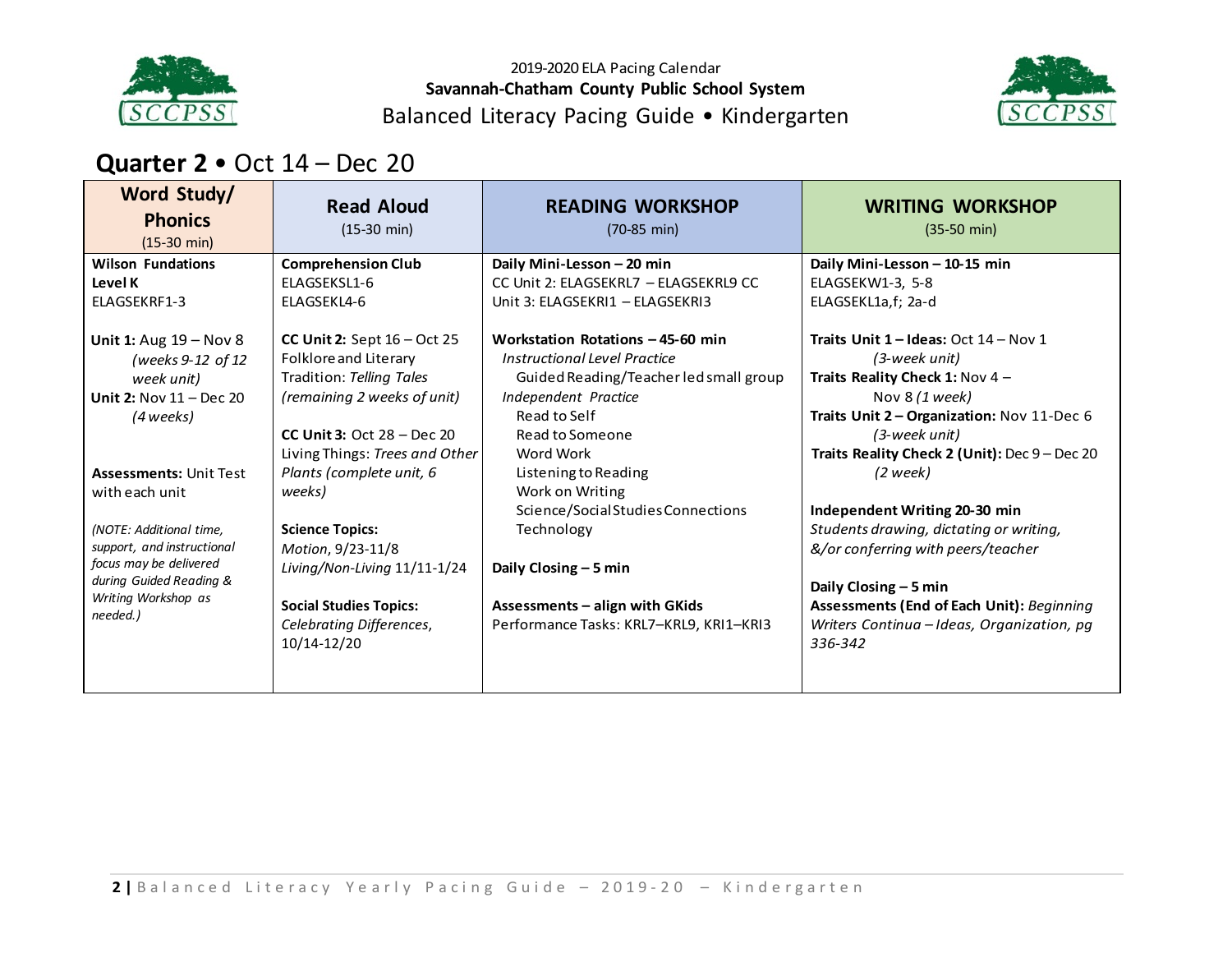

2019-2020 ELA Pacing Calendar **Savannah-Chatham County Public School System** Balanced Literacy Pacing Guide • Kindergarten



### **Quarter 3** • Jan 7 – Mar 13

| Word Study/<br><b>Phonics</b><br>$(15-30 \text{ min})$ | <b>Read Aloud</b><br>$(15-30 \text{ min})$ | <b>READING</b><br><b>WORKSHOP</b>       | <b>WRITING WORKSHOP</b><br>$(35-50 \text{ min})$               |
|--------------------------------------------------------|--------------------------------------------|-----------------------------------------|----------------------------------------------------------------|
| <b>Wilson Fundations</b>                               | <b>Comprehension Club</b>                  | Daily Mini-Lesson - 20 min              | Daily Mini-Lesson - 10-15 min                                  |
| Level K                                                | ELAGSEKSL1-6 ELAGSEKL4-6                   | CC Unit 5: ELAGSEKRI4 - ELAGSEKRI9      | ELAGSEKW1-3, 5-8 ELAGSEKL1a,f;                                 |
| ELAGSEKRF1-3                                           |                                            | CC Unit 4: ELAGSEKRL1 - ELAGSEKRL3      | $2a-d$                                                         |
|                                                        | CC Unit 5: Jan $7$ – Feb 21                |                                         |                                                                |
| Unit 3: Jan $7$ – Feb 14                               | Inspired by True Stories: All              | Workstation Rotations - 45-60 min       | <b>Traits Unit 3 – Voice:</b> Jan $7 - 24$ (3 weeks)           |
| (6 weeks)                                              | Kinds of Jobs (complete unit,              | Instructional Level Practice            | Traits Reality Check 3: Jan 27-31 (1 week)                     |
| Unit 4: Feb $17 -$ Mar $13$                            | 6.5 Weeks)                                 | Guided Reading/Teacher led small group  | Traits Unit 4 - Word Choice: Feb 3- Feb 21                     |
| (4 weeks)                                              | CC Unit 4: Feb $24 -$ Mar 13               | Independent Practice<br>Read to Self    | (3 weeks)<br>Traits Reality Check 4 (Unit): Feb 24-28 (1 week) |
|                                                        | A Sense of Self: Feelings                  | Read to Someone                         | Traits Unit 5 - Sentence Fluency: Mar 2- Mar 13                |
| <b>Assessments: Unit Test</b>                          | (first 3 weeks of unit)                    | Word Work                               | (weeks 1&2 of 3 weeks)                                         |
| with each unit                                         |                                            | Listening to Reading                    |                                                                |
|                                                        | <b>Science Topics:</b>                     | Work on Writing                         | Independent Writing 20-30 min                                  |
| (NOTE: Additional time,                                | Living/Non-Living 11/11-1/24               | Science/Social Studies Connections      | Students drawing, dictating or writing,                        |
| support, and instructional<br>focus may be delivered   | Earth Materials 1/27-3/13                  | Technology                              | &/or conferring with peers/teacher                             |
| during Guided Reading &                                | <b>Social Studies Topics:</b>              | Daily Closing - 5 min                   | Daily Closing - 5 min                                          |
| Writing Workshop as                                    | Being a Good American 1/7-2/7              |                                         |                                                                |
| needed.)                                               | Becoming a Leader 2/10-3/13                | <b>Assessments - align with GKids</b>   | Assessments: Beginning Writers Continua -                      |
|                                                        |                                            | Performance Tasks: KRI4-KRI9, KRL3-KRL3 | Voice, Word Choice, sentence Fluency, pg 336-<br>342           |
|                                                        |                                            |                                         |                                                                |
|                                                        |                                            |                                         |                                                                |
|                                                        |                                            |                                         |                                                                |
|                                                        |                                            |                                         |                                                                |
|                                                        |                                            |                                         |                                                                |